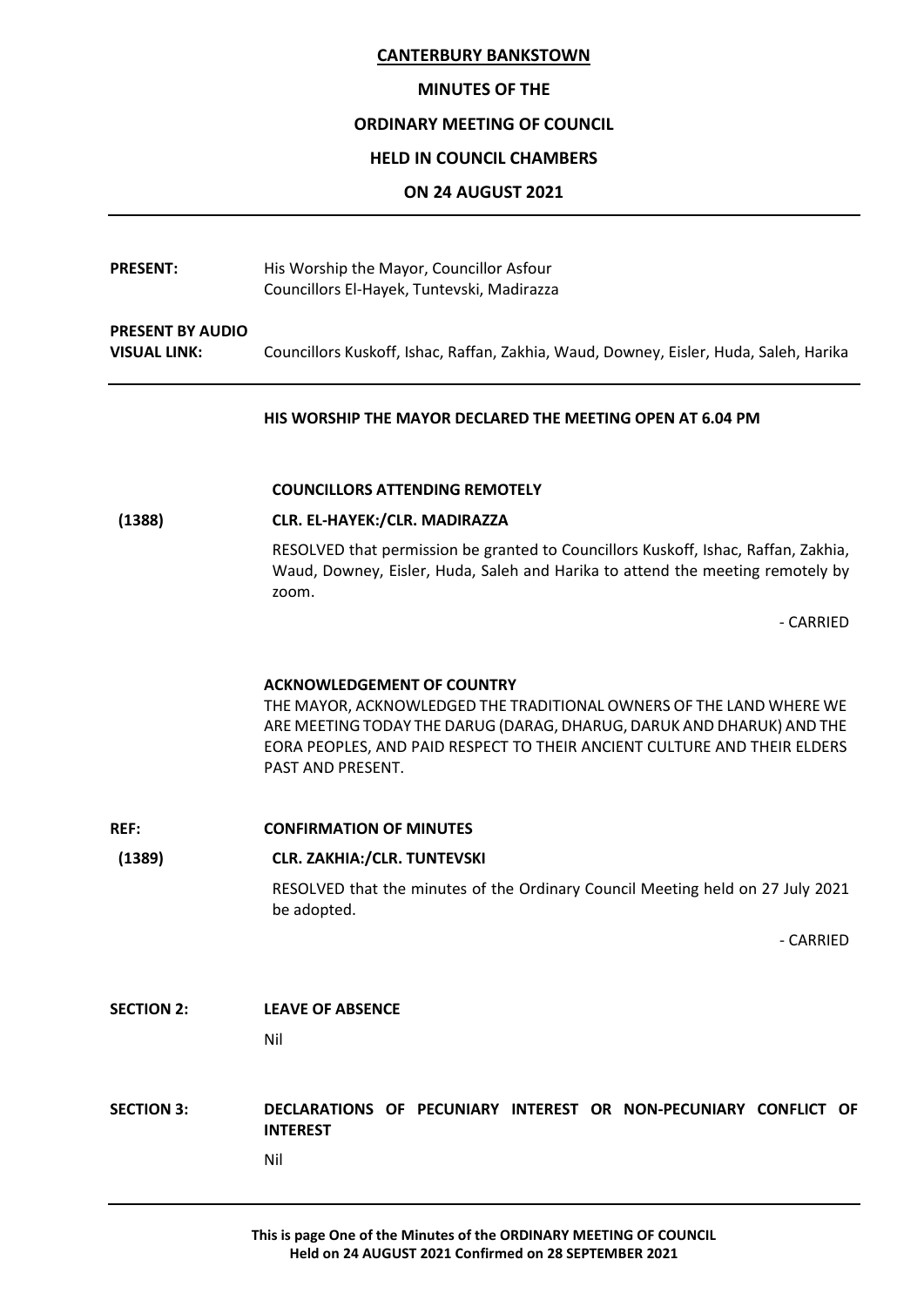# **MINUTES OF THE**

# **ORDINARY MEETING OF COUNCIL**

# **HELD IN COUNCIL CHAMBERS**

# **ON 24 AUGUST 2021**

# **SECTION 4: MAYORAL MINUTES**

#### **ITEM 4.1 THE CANTERBURY BANKSTOWN COMMUNITY - COVID19**

# **(1390) CLR. ASFOUR**

RESOLVED that Council

- 1. Write an open letter to the local newspaper with the view it be published thanking the community for their patience and understanding.
- 2. Write to the NSW Premier calling for more Pfizer vaccines for our LGA.
- 3. Calls on the NSW Premier to apologise on behalf of the Government over inflammatory comments made by the NSW Health Minister.

- CARRIED

#### **ITEM 4.2 GET TESTED ! - COVID19**

# **(1391) CLR. ASFOUR**

RESOLVED that Council strongly urge the community to continue to get tested for COVID19.

- CARRIED

#### **ITEM 4.3 EMERGENCY FINANCIAL SUPPORT - COVID19**

#### **(1392) CLR. ASFOUR**

#### RESOLVED that

- 1. Council activate and reaffirm the emergency event provisions detailed in the Community Grants and Events Sponsorship Policy and other financial assistance outlined in this Mayoral Minute.
- 2. The General Manager be authorised to enact the necessary policy and legislative requirements to provide the financial assistance outlined in this Mayoral Minute.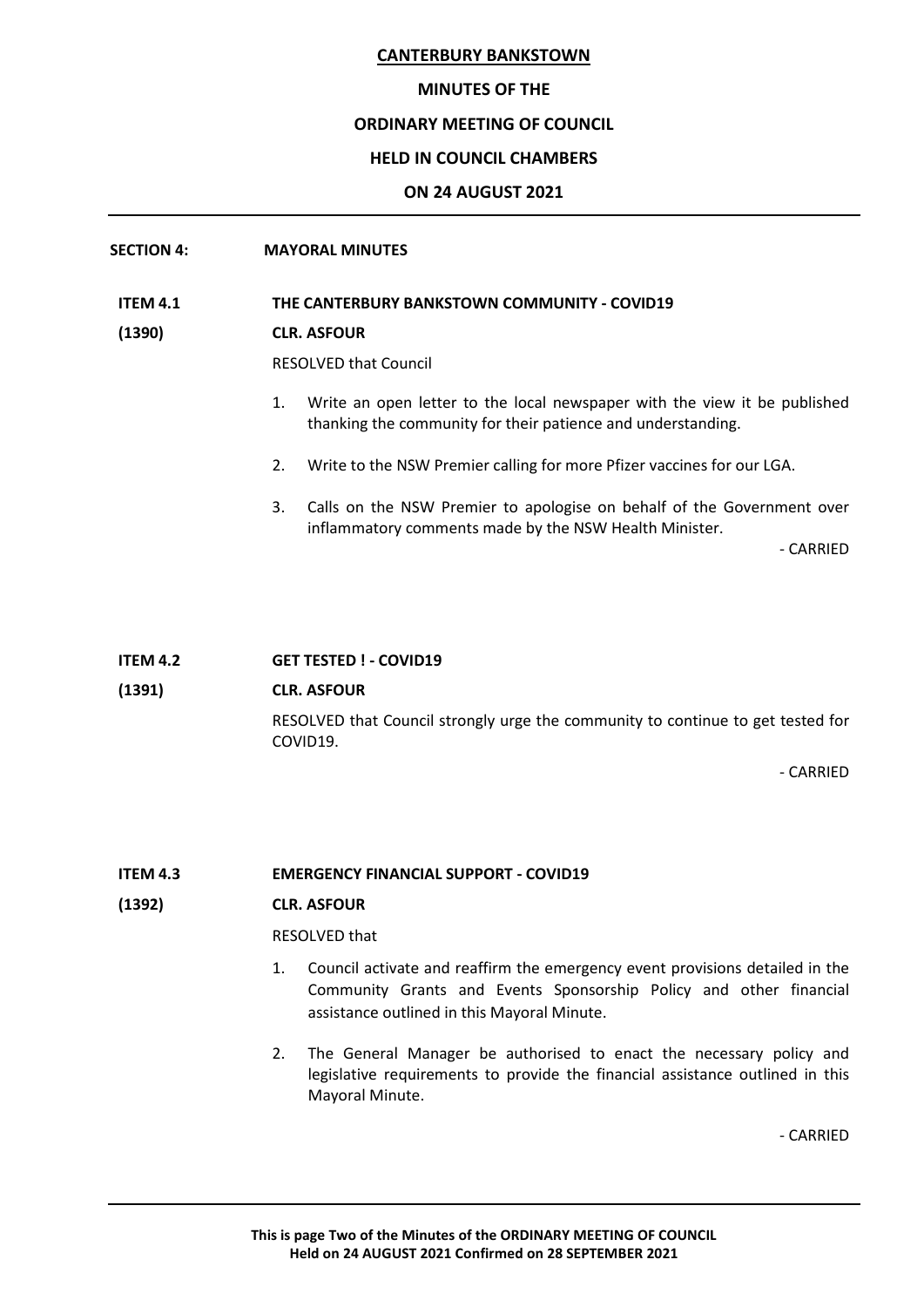#### **MINUTES OF THE**

#### **ORDINARY MEETING OF COUNCIL**

#### **HELD IN COUNCIL CHAMBERS**

#### **ON 24 AUGUST 2021**

#### **ITEM 4.4 RELIEF GRANTS - COVID19**

# **(1393) CLR. ASFOUR**

RESOLVED that Council provide up to \$200,000 in financial assistance under the COVID Relief Grants Program for eligible Not for Profit community groups.

- CARRIED

# **ITEM 4.5 EDUCATING IN A PANDEMIC - COVID19**

#### **(1394) CLR. ASFOUR**

RESOLVED that Council

- 1. Write to the CEOs of major Telcos on behalf of our primary and secondary students in the Canterbury Bankstown LGA, with the view of sourcing sim cards and dongles to enable them to access the internet free of charge.
- 2. Write to the NSW Minister for Education to release the results of a study by the NSW Education Standards Authority into the extent of disadvantage in the state's Schools caused by COVID and further urge the NSW Minister for Education to explore options at supporting students through this prolonged period, with one option being to provide "internet vouchers" to school principals to hand out to students in need.

- CARRIED

#### **ITEM 4.6 SCHOOL SELLOFF**

#### **(1395) CLR. ASFOUR**

RESOLVED that

- 1. Council write to the NSW Treasurer and express its opposition over any Education land grab and sale.
- 2. Furthermore, ask that if there are any surplus sites identified in our LGA, as suggested, as a goodwill gesture show that we are really all in this together and gift the land to Council so it can be used as open space and recreational/sporting facilities for all in the community to enjoy.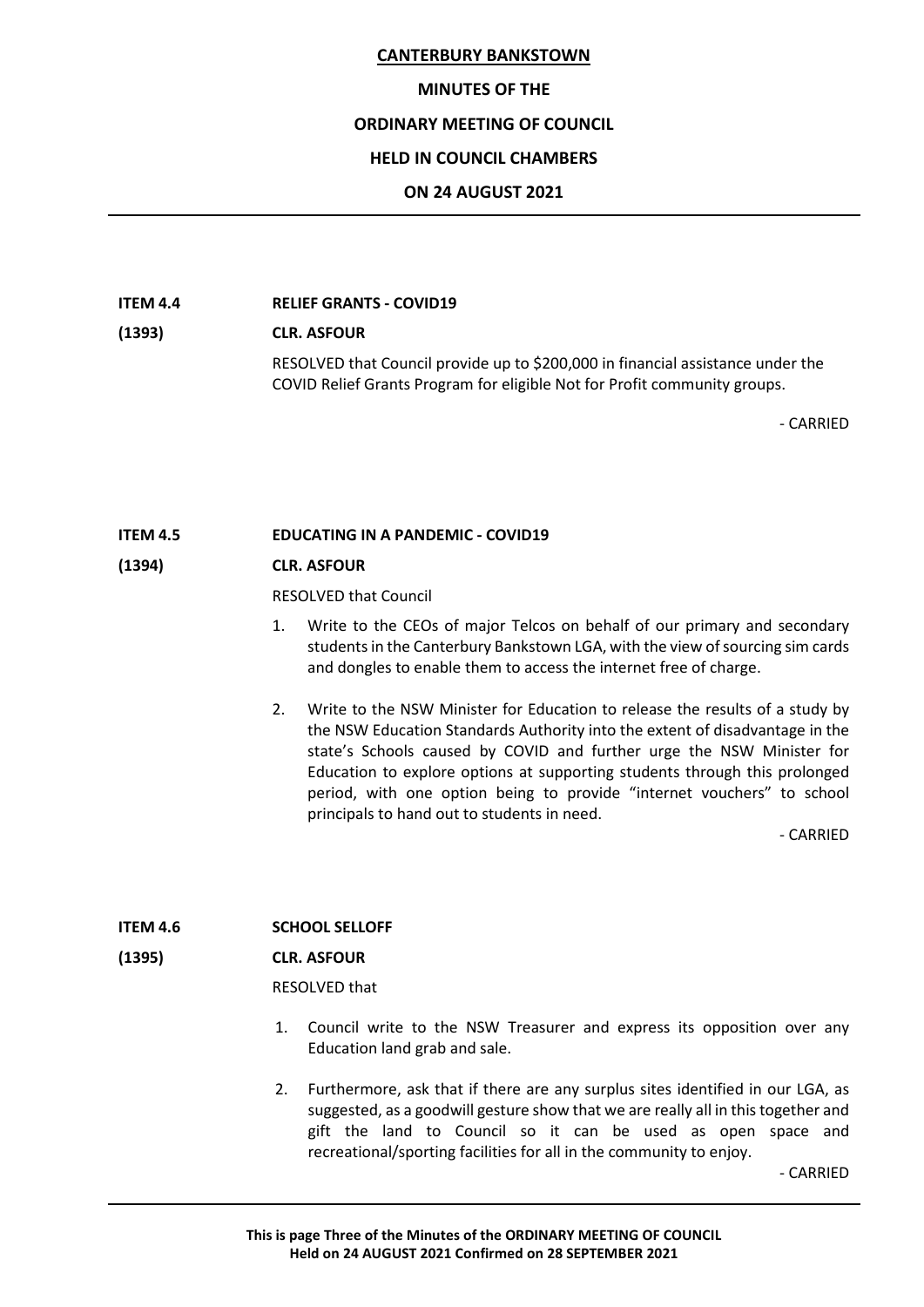#### **MINUTES OF THE**

# **ORDINARY MEETING OF COUNCIL**

# **HELD IN COUNCIL CHAMBERS**

# **ON 24 AUGUST 2021**

# **ITEM 4.7 COUNCIL ELECTIONS TO REMOVE ALL REPRESENTATION - COVID19**

# **(1396) CLR. ASFOUR**

RESOLVED that Council write to the Premier and the Minister for Local Government urging them to make the necessary changes which will see our City continue to be represented by a Mayor following the Ordinary Election on 4 December 2021.

- CARRIED

#### **SECTION 5: PLANNING MATTERS**

#### **SUSPENSION OF STANDING ORDERS**

#### **(1397) CLR. EL-HAYEK:/CLR. TUNTEVSKI**

#### RESOLVED that

- i) Permission be granted Mr Theo Zotos and Mr Bill Parasiris to be available to respond to questions by Councillors if required.
- ii) Standing Orders be suspended and Item 5.3 be dealt with now.
- iii) Standing Orders then be resumed.

| <b>ITEM 5.3</b>  | <b>PLANNING PROPOSAL FOR WSU MILPERRA SITE AT 2 AND 2A BULLECOURT</b><br>AVENUE, MILPERRA (RZ-3/2020)                        |
|------------------|------------------------------------------------------------------------------------------------------------------------------|
| (1398)           | <b>CLR. DOWNEY:/CLR. TUNTEVSKI</b>                                                                                           |
|                  | RESOLVED that                                                                                                                |
|                  | The report be noted.<br>1.                                                                                                   |
|                  | 2.<br>The proposal does not proceed to Gateway Determination.                                                                |
|                  | Council advise the Department of Planning, Industry and Environment<br>3.<br>accordingly.                                    |
|                  | - CARRIED                                                                                                                    |
| For:-            | Clrs Asfour, Downey, Eisler, El-Hayek, Harika, Huda, Kuskoff, Madirazza, Raffan, Saleh,<br>Tuntevski, Waud, Ishac and Zakhia |
| <b>Against:-</b> | Nil                                                                                                                          |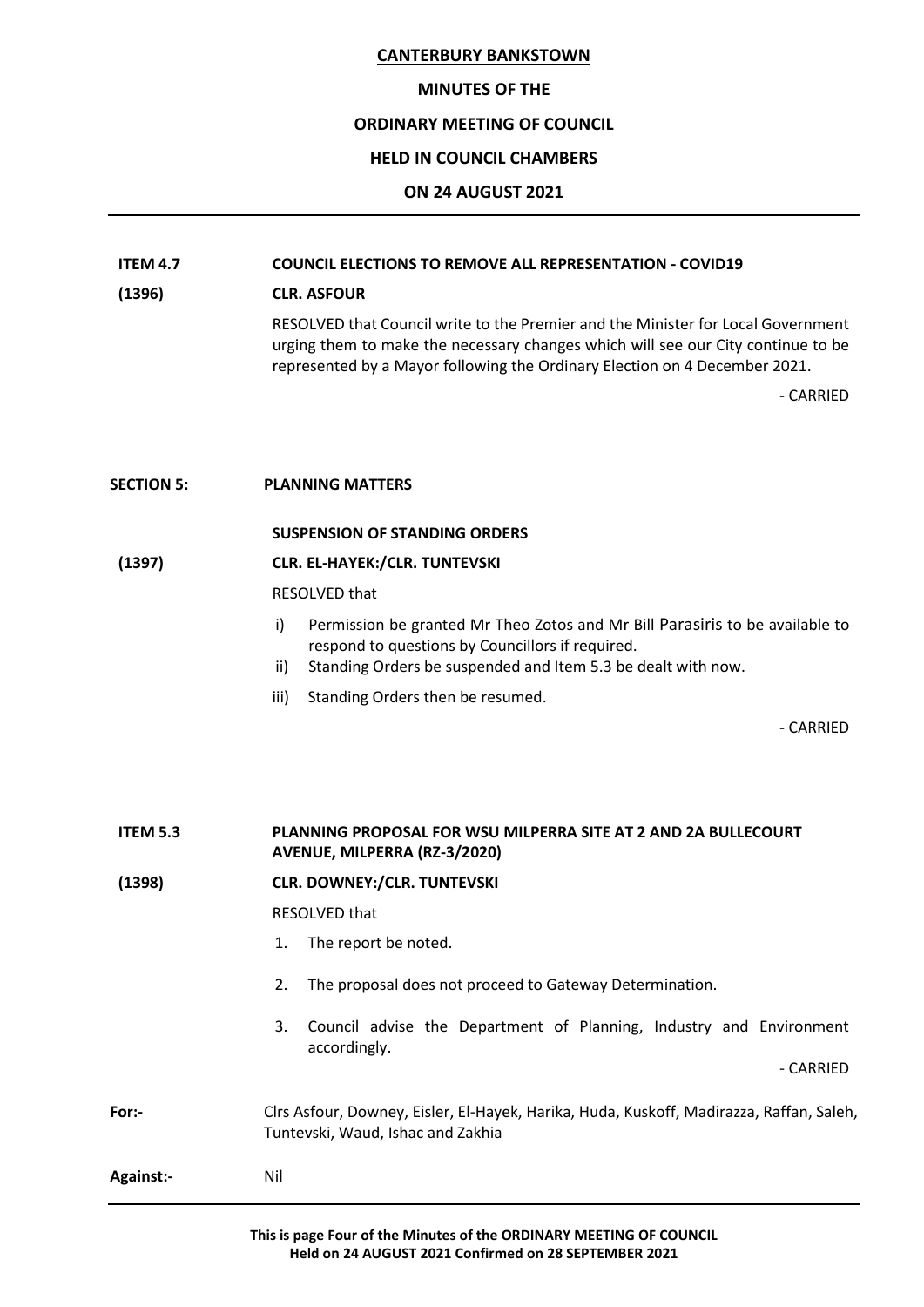#### **MINUTES OF THE**

# **ORDINARY MEETING OF COUNCIL**

# **HELD IN COUNCIL CHAMBERS**

#### **ON 24 AUGUST 2021**

#### **STANDING ORDERS BE RESUMED**

# **DUE TO TECHNICAL DIFFICULTIES HIS WORSHIP THE MAYOR ADJOURNED THE MEETING AT 7.14 PM**

CLR ISHAC RETIRED FROM THE MEETING AT 7.14 PM

# **THE MEETING RESUMED AT 7.40 PM**

# **ITEM 5.1 PLANNING PROPOSAL FOR 165-169 HOLDEN STREET, ASHBURY (ASHFIELD RESERVOIR)**

#### **MOTION CLR. ASFOUR:/CLR. HUDA**

- 1. Council adopt the Planning Proposal as exhibited (Attachment A) and forward it to the Department of Planning, Industry and Environment with a request that the LEP be made.
- 2. Council endorse the draft site-specific DCP for 165-169 Holden Street, Ashbury with minor amendments as shown in Attachment B, to amend the Canterbury DCP 2012 and adopted Canterbury Bankstown DCP 2021 and that it be in force on the date that the consolidated LEP is finalised.
- 3. Council endorse the draft Planning Agreement as shown in Attachment C and delegate the General Manager to enter into the draft Planning Agreement.

**For:-** Clr Asfour

- **Against:-** Clrs Downey, Eisler, El-Hayek, Harika, Huda, Kuskoff, Madirazza, Raffan, Saleh, Tuntevski, Waud and Zakhia
- **(1399) CLR. EISLER:/CLR. DOWNEY**
	- RESOLVED that Council not proceed to make the plan, and advise the Department of Planning, Industry and Environment accordingly.

- CARRIED

**- LOST**

**For:-** Clrs Asfour, Downey, Eisler, El-Hayek, Harika, Huda, Kuskoff, Madirazza, Raffan, Saleh, Tuntevski, Waud and Zakhia

**Against:-** Nil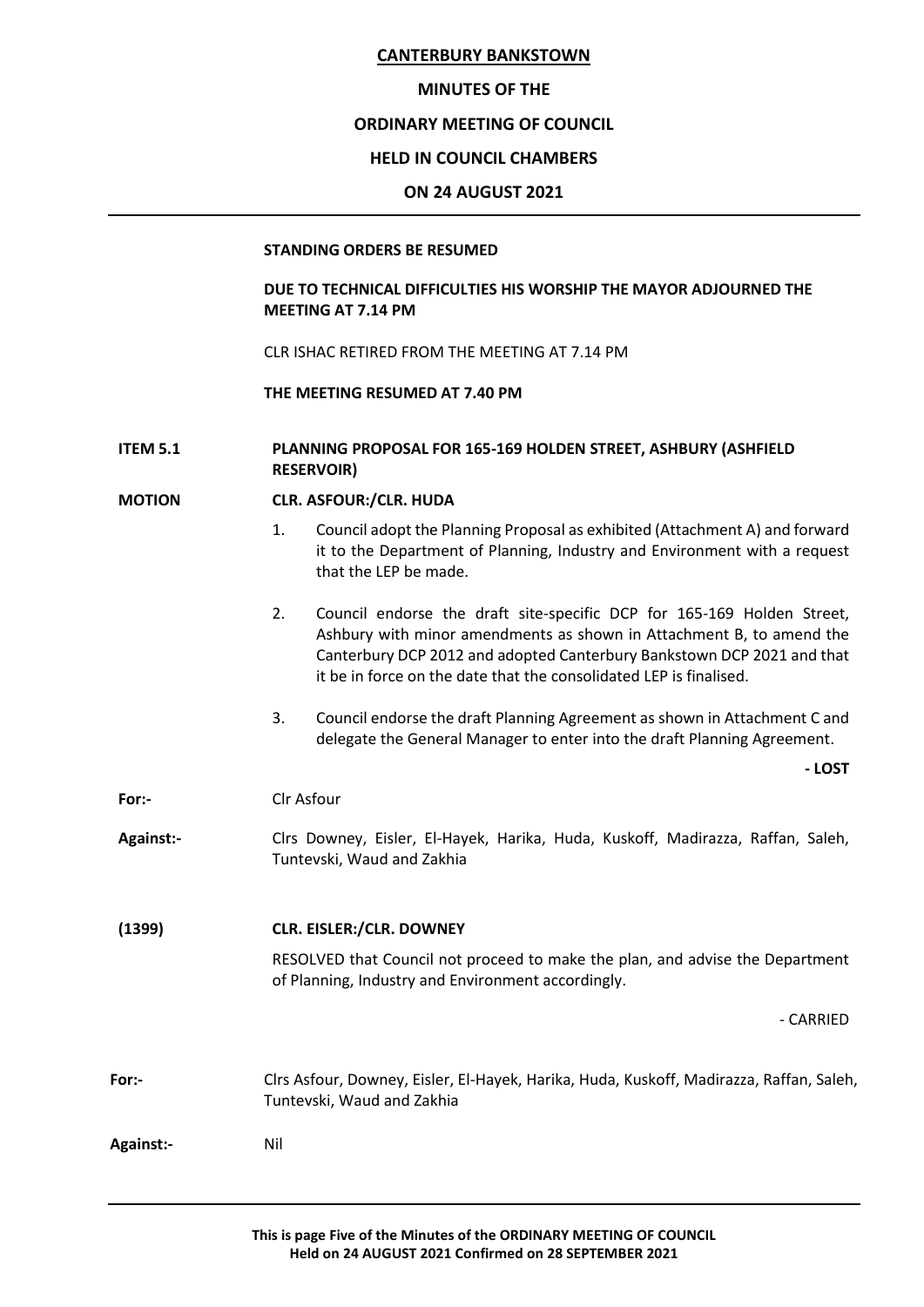# **MINUTES OF THE**

# **ORDINARY MEETING OF COUNCIL**

# **HELD IN COUNCIL CHAMBERS**

#### **ON 24 AUGUST 2021**

| <b>ITEM 5.2</b>   | <b>PLANNING PROPOSAL FOR CHULLORA MARKETPLACE AT 353-355 WATERLOO</b><br><b>ROAD, GREENACRE</b>                                                                                                                                                                                                 |
|-------------------|-------------------------------------------------------------------------------------------------------------------------------------------------------------------------------------------------------------------------------------------------------------------------------------------------|
|                   | CLR EL-HAYEK TEMPORARILY VACATED THE CHAMBER AT 7.44 PM                                                                                                                                                                                                                                         |
| (1400)            | <b>CLR. EISLER:/CLR. HUDA</b>                                                                                                                                                                                                                                                                   |
|                   | <b>RESOLVED that</b>                                                                                                                                                                                                                                                                            |
|                   | Council note the Bankstown Local Environmental Plan 2015 - Amendment No<br>1.<br>13, applying to the Chullora Marketplace at 353-355 Waterloo Road<br>Greenacre has been finalised and made by the Department of Planning,<br>Industry and Environment.                                         |
|                   | Council endorse the draft Site Specific DCP amendment for 353-355 Waterloo<br>2.<br>Road, Greenacre as shown in Attachment B to amend the Bankstown DCP<br>2015 and the draft Consolidated DCP 2021 and that it be in force on 25<br>November 2021, the date Amendment No 13 becomes effective. |
|                   | 3.<br>Council endorse the draft Planning Agreement as shown in Attachment C and<br>authorise the General Manager to enter into the draft Planning Agreement.                                                                                                                                    |
|                   | - CARRIED                                                                                                                                                                                                                                                                                       |
| For:-             | Clrs Asfour, Downey, Eisler, Harika, Huda, Kuskoff, Madirazza, Raffan, Saleh,<br>Tuntevski, Waud and Zakhia                                                                                                                                                                                     |
| Against:-         | Nil                                                                                                                                                                                                                                                                                             |
| <b>ITEM 5.3</b>   | PLANNING PROPOSAL FOR WSU MILPERRA SITE AT 2 AND 2A BULLECOURT<br>AVENUE, MILPERRA (RZ-3/2020)                                                                                                                                                                                                  |
|                   | THIS MATTER WAS DISCUSSED PREVIOUSLY PLEASE SEE RESOLUTION NO. 1398 ON<br>PAGE NO. 4.                                                                                                                                                                                                           |
| <b>SECTION 6:</b> | <b>POLICY MATTERS</b>                                                                                                                                                                                                                                                                           |
|                   | CLR EL-HAYEK RETURNED TO THE MEETING AT 7.47 PM                                                                                                                                                                                                                                                 |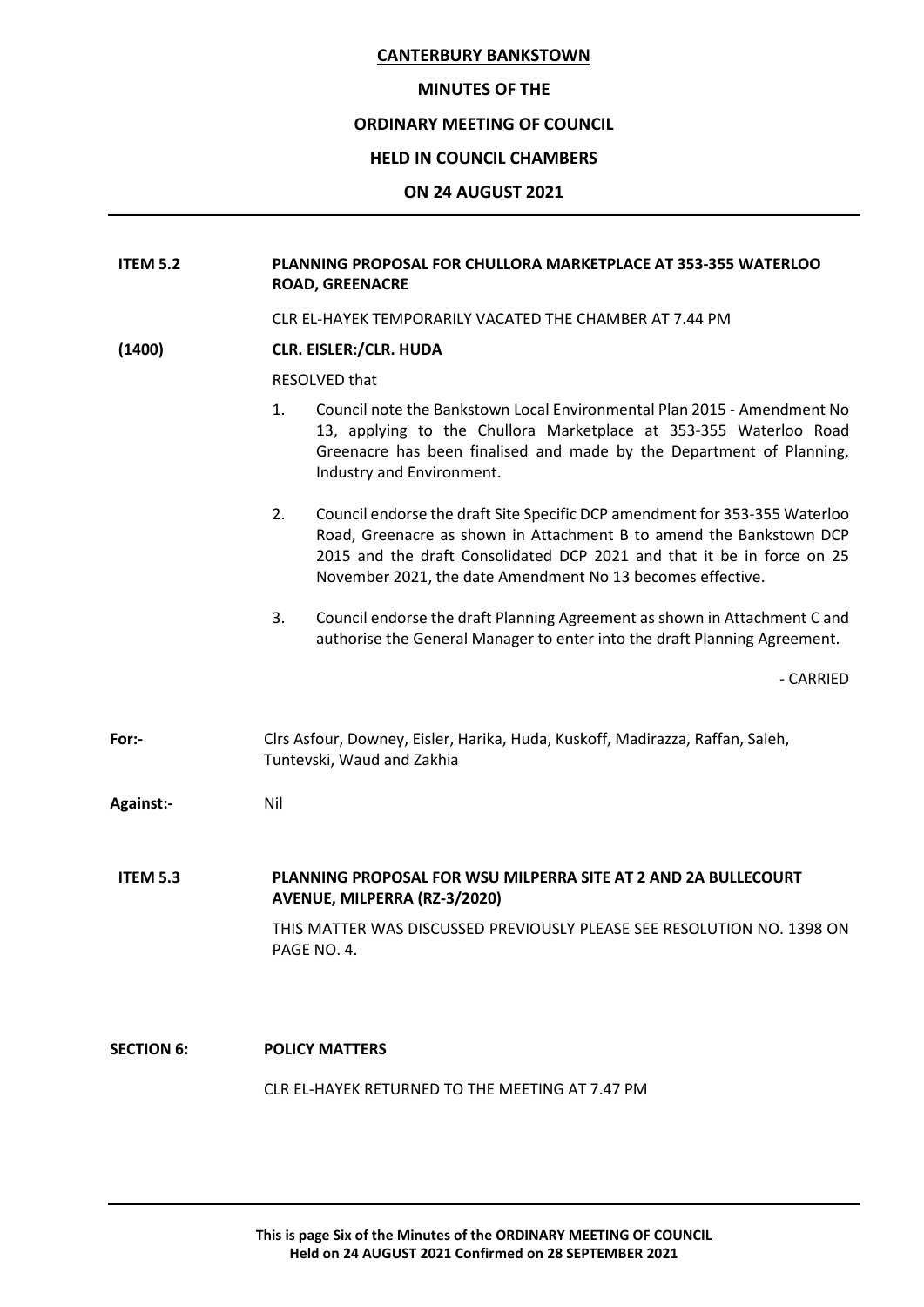#### **MINUTES OF THE**

# **ORDINARY MEETING OF COUNCIL**

# **HELD IN COUNCIL CHAMBERS**

# **ON 24 AUGUST 2021**

#### **(1401) CLR. ZAKHIA:/CLR. WAUD**

RESOLVED that in accordance with Council's Code of Meeting Practice, Council adopts all the recommendations of Items 6.1 to 9.1.

- CARRIED

#### **ITEM 6.1 POLICY UPDATE - RATES AND CHARGES, DEBT RECOVERY AND HARDSHIP ASSISTANCE POLICY**

#### **(1402) CLR. ZAKHIA:/CLR. WAUD**

RESOLVED that Council adopt the revised Rates and Charges, Debt Recovery and Hardship Policy.

- CARRIED

#### **SECTION 7: GOVERNANCE AND ADMINISTRATION MATTERS**

# **ITEM 7.1 REVIEW OF THE 2020/21 OPERATIONAL PLAN, DELIVERY PROGRAM AND BUDGET TO JUNE 2021**

#### **(1403) CLR. ZAKHIA:/CLR. WAUD**

RESOLVED that

- 1. The quarterly review of the 2020/21 Operational Plan and six-monthly review of the Delivery Program to 30 June 2021 be noted, and the June 2021 Quarterly Budget Review as outlined in this report be adopted.
- 2. Council authorise the carryover of \$54.6M of funding to complete certain capital and operating projects commenced throughout the 2020/21 financial year, as outlined in the report.
- 3. Council apply all rates and charges written off during the year to its rating databases in satisfying its obligation under the Local Government Act 1993 and Local Government (General) Regulation 2005, as outlined in the report.
- 4. Council endorse the write-off of sundry debts for the 2020/21 financial year, as outlined in the report.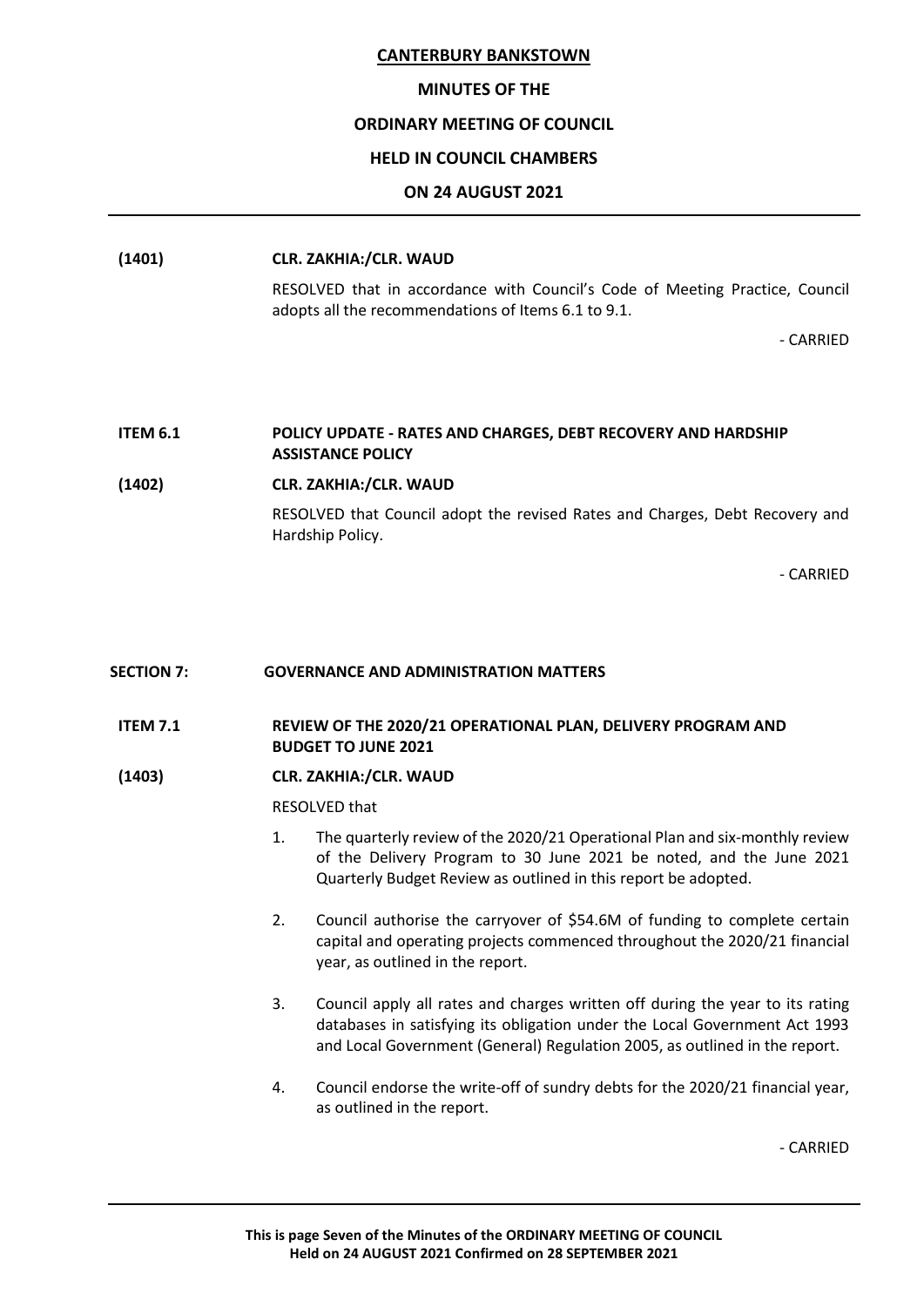#### **MINUTES OF THE**

#### **ORDINARY MEETING OF COUNCIL**

# **HELD IN COUNCIL CHAMBERS**

# **ON 24 AUGUST 2021**

# **ITEM 7.2 CODE OF MEETING PRACTICE - AMENDMENT TO 2021 SCHEDULE OF MEETINGS (1404) CLR. ZAKHIA:/CLR. WAUD**

RESOLVED that

- 1. An Ordinary Meeting of Council be scheduled for 28 September 2021.
- 2. The Ordinary meeting of Council scheduled for 7 December 2021 be cancelled.

- CARRIED

#### **ITEM 7.3 FEES AND CHARGES 2020/21**

#### **(1405) CLR. ZAKHIA:/CLR. WAUD**

RESOLVED that

- 1. In principle, Council endorse the introduction of a new fee of \$2,500 (plus GST) for a pre-lodgement service for regionally significant development applications
- 2. In accordance with Section 610F of the Local Government Act 1993, Council exhibit the proposed fee/charge, as required.
- 3. A further report be presented to Council following the public exhibition period.

- CARRIED

#### **ITEM 7.4 CASH AND INVESTMENT REPORT AS AT 31 JULY 2021**

#### **(1406) CLR. ZAKHIA:/CLR. WAUD**

RESOLVED that

- 1. The Cash and Investment Report as at 31 July 2021 be received and noted.
- 2. The Certification by the Responsible Accounting Officer incorporated in this report, be adopted.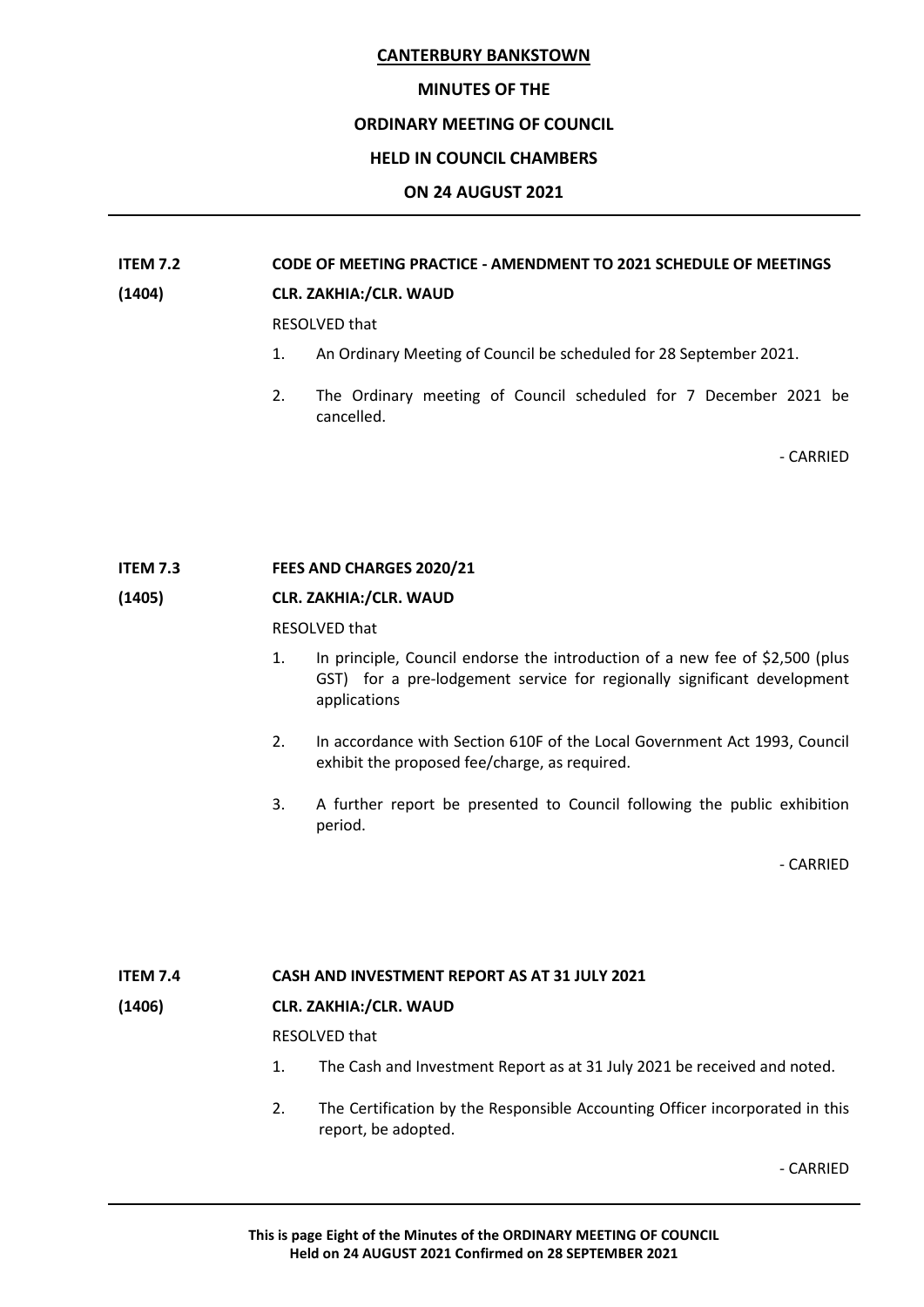# **MINUTES OF THE ORDINARY MEETING OF COUNCIL HELD IN COUNCIL CHAMBERS ON 24 AUGUST 2021**

# **ITEM 7.5 TRANSPORT FOR NSW M6 MOTORWAY PROJECT - PROPOSED ACQUISITION FROM COUNCIL OF CONSTRUCTION LEASE AND EASEMENT FOR CABLING**

#### **(1407) CLR. ZAKHIA:/CLR. WAUD**

RESOLVED that

- 1. The report be noted.
- 2. The General Manager be authorised to negotiate and finalise the matter, as required.
- 3. Council liaise with key users/stakeholders regarding the proposed impacts associated with Hughes Park.
- 4. The Mayor and General Manager be delegated authority to sign all documentation under the Common Seal of Council, as required.

- CARRIED

#### **SECTION 8: SERVICE AND OPERATIONAL MATTERS**

Nil

**SECTION 9: COMMITTEE REPORTS**

#### **ITEM 9.1 MINUTES OF THE TRAFFIC COMMITTEE MEETING HELD ON 10 AUGUST 2021**

#### **(1408) CLR. ZAKHIA:/CLR. WAUD**

RESOLVED that the recommendations contained in the minutes of the Canterbury Bankstown Council Traffic Committee meeting held on 10 August 2021, be adopted.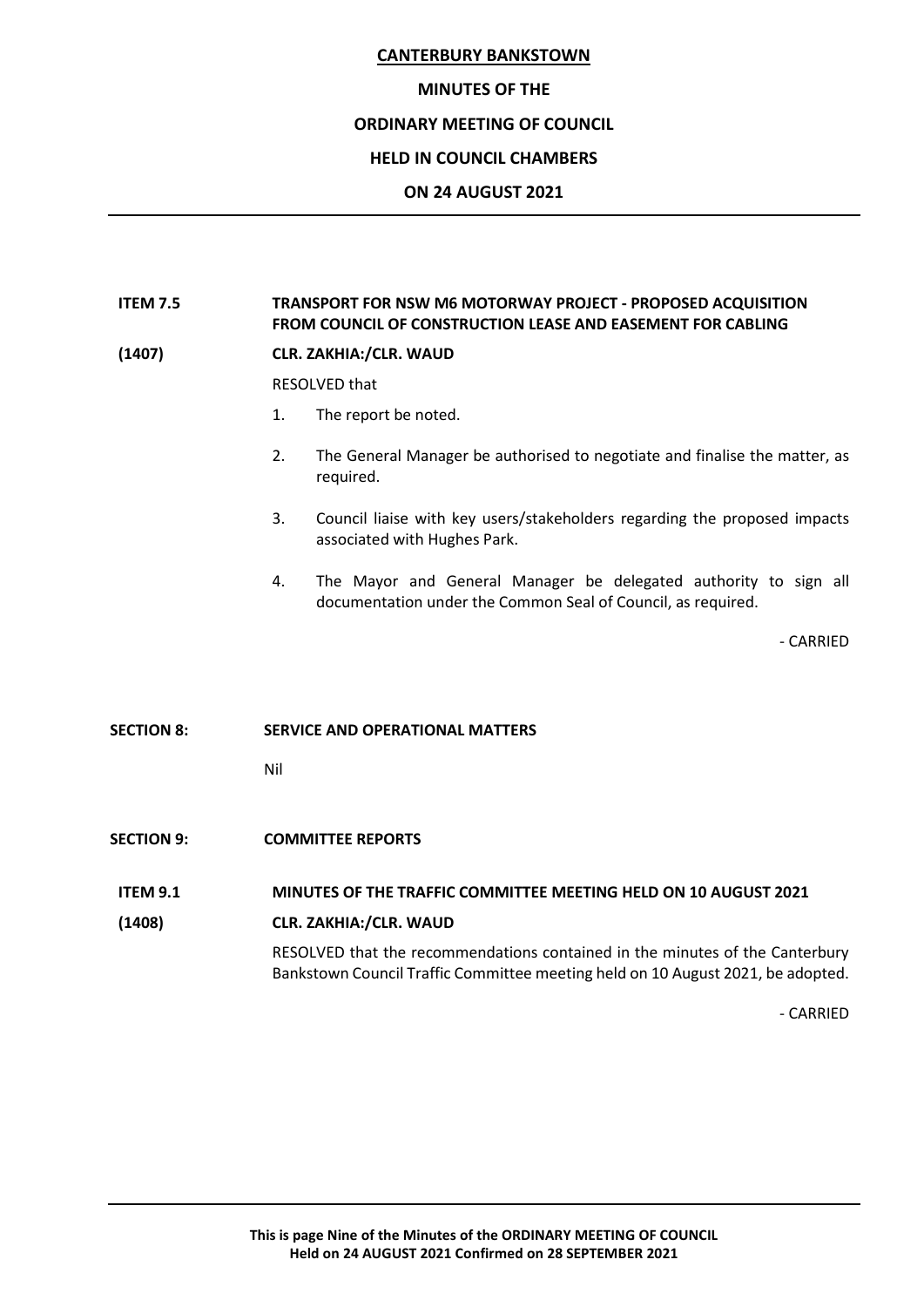#### **MINUTES OF THE**

#### **ORDINARY MEETING OF COUNCIL**

#### **HELD IN COUNCIL CHAMBERS**

#### **ON 24 AUGUST 2021**

#### **MATTER OF URGENCY**

**(1409) CLR. HARIKA:/CLR. TUNTEVSKI**

RESOLVED that urgency be permitted and Item 9.2 be considered in Committee Reports.

- CARRIED

#### **ITEM 9.2 MINUTES OF THE TRAFFIC COMMITTEE MEETING HELD ON 24 AUGUST 2021**

#### **(1410) CLR. HARIKA:/CLR. HUDA**

RESOLVED that the recommendations contained in the minutes of the Canterbury Bankstown Council Traffic Committee meeting held on 24 August 2021, be adopted. - CARRIED

#### **SECTION 10: NOTICE OF MOTIONS & QUESTIONS WITH NOTICE**

#### **(1411) CLR. TUNTEVSKI:/CLR. HUDA**

RESOLVED that in accordance with Council's Code of Meeting Practice, Council adopts all the recommendations of Items 10.1 and 10.3.

- CARRIED

**ITEM 10.1 NOTICE OF MOTIONS (1412) CLR. TUNTEVSKI:/CLR. HUDA** RESOLVED that the information be noted.

- CARRIED

**ITEM 10.2 AFGHANISTAN WITHDRAWAL** CLR EL-HAYEK TEMPORARILY VACATED THE CHAMBER AT 7.58 PM **(1413) CLR. RAFFAN:/CLR. EISLER** RESOLVED that Council:

> **This is page Ten of the Minutes of the ORDINARY MEETING OF COUNCIL Held on 24 AUGUST 2021 Confirmed on 28 SEPTEMBER 2021**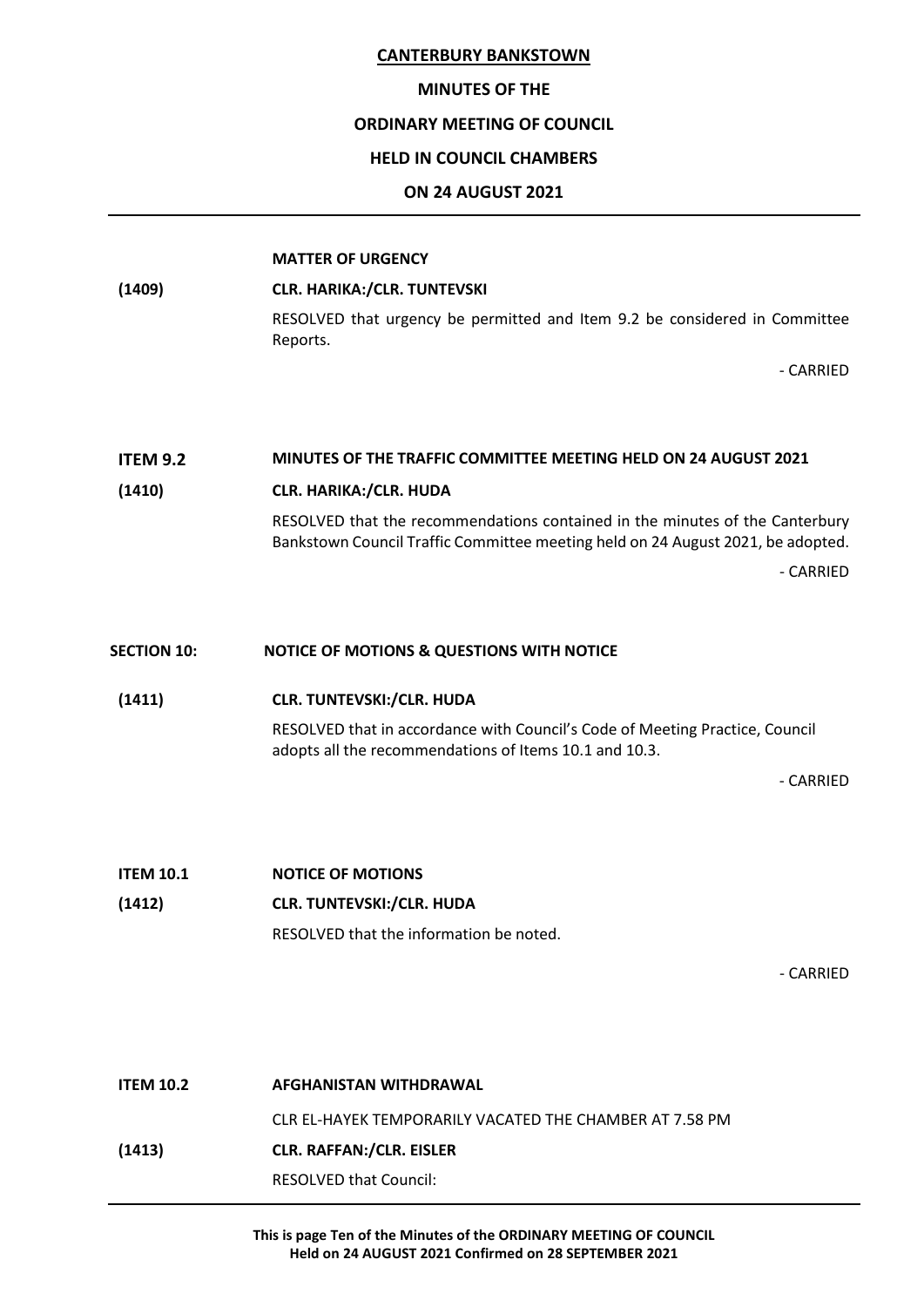# **MINUTES OF THE ORDINARY MEETING OF COUNCIL HELD IN COUNCIL CHAMBERS ON 24 AUGUST 2021**

- 1. Write to the Prime Minister Scott Morrison, the Minister for Defence Peter Dutton and the Minister for Foreign Affairs Marise Payne expressing our great disappointment in the Federal Government's response to the announcement and withdrawal of foreign troops from Afghanistan in protecting vulnerable citizens, interpreters and Australian defence force contractors from harm and deprivation at the hands of insurgents; and
- 2. Also write to the Leader of the Opposition in the Senate Shadow Minister for Foreign Affairs, Senator Penny Wong and Senator Jacqui Lambie, urging them to support a Senate Inquiry into the Federal Government's slow response and handling of visa applications by hundreds of Afghan people who supported Australia on the ground.

- CARRIED

#### **ITEM 10.3 IN-SCHOOL COVID19 VACCINATION PROGRAM**

#### **(1414) CLR. TUNTEVSKI:/CLR. HUDA**

RESOLVED that Council write to the State Government to consider the introduction of an in-school Covid-19 vaccination program for high school aged students so as to both assist the fast tracking of the vaccination roll out for Children in the short term and to safeguard our Children into the future from Covid-19.

- CARRIED

#### **ITEM 10.4 HENRY LAWSON DRIVE, MILPERRA**

CLR EL-HAYEK RETURNED TO THE MEETING AT 8.00 PM

# **(1415) CLR. DOWNEY:/CLR. TUNTEVSKI**

RESOLVED that Council writes to the Minister for Transport and Roads, requesting the full function of the intersection of Henry Lawson Drive and Auld Avenue be retained and that the NSW Government commit to funding the remaining stages between the Hume Highway and M5.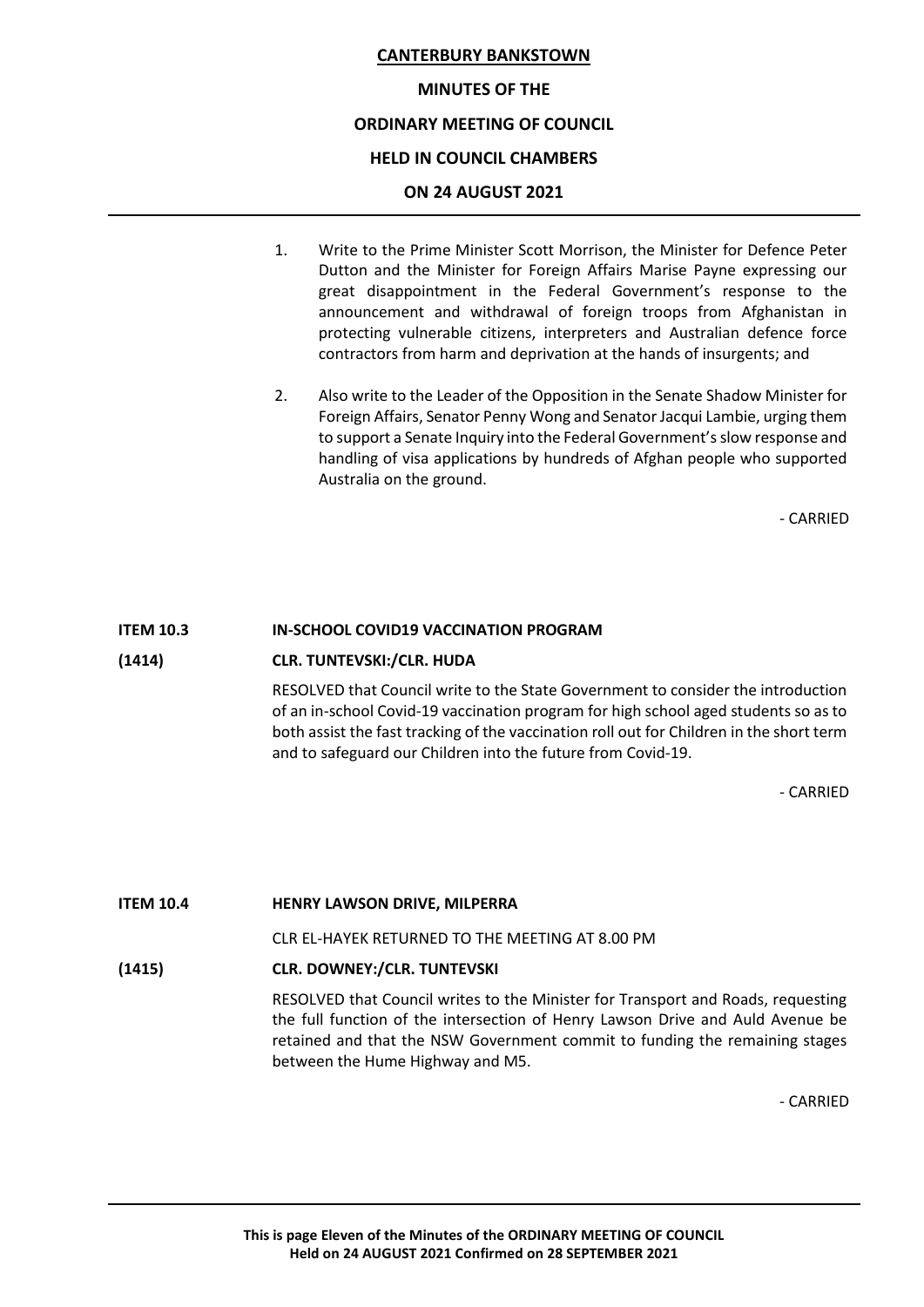#### **MINUTES OF THE**

# **ORDINARY MEETING OF COUNCIL**

# **HELD IN COUNCIL CHAMBERS**

#### **ON 24 AUGUST 2021**

# **ITEM 10.5 MOBILE SPEED CAMERAS**

#### **(1416) CLR. EL-HAYEK:/CLR. TUNTEVSKI**

RESOLVED that Council once again writes to the Minister for Transport and Roads, welcoming his commitment to install new signs and seeking his commitment that advanced warning signs and high visibility vehicle marking be reinstated immediately.

- CARRIED

# **ITEM 10.6 ONE RULE FOR US, ANOTHER FOR OTHERS**

# **(1417) CLR. EL-HAYEK:/CLR. HARIKA**

RESOLVED that Council:

- 1. Write to the NSW Premier Gladys Berejiklian calling on her to stop this NSW Governments blatant double standards on hard working Australians across Sydney, in particular introducing health orders which single out Construction workers, forcing them to get vaccinated and tested, or lose their jobs.
- 2. We further write to the NSW Minister for Health Brad Hazzard calling on him to release the medical advice which allows construction workers outside the LGAs considered as hotspots, to come and go as they please, without the same restrictions imposed on them.
- 3. We call on the NSW Government when imposing, or lifting health orders, that these orders are applied equally across greater Sydney and that includes curfews. This equity and fairness will ensure goodwill with the community and we will continue to see high vaccination rates in Our City and not to single out specific industries.

- CARRIED

# **ITEM 10.7 LEBANON HUMANITARIAN RELIEF**

#### **(1418) CLR. SALEH:/CLR. EL-HAYEK**

RESOLVED that Council:

1. Call on like-minded Councillors to form a Relief for Lebanon working group, with the view of meeting with the Prime Minister, or his representative, on behalf of Council and the Lebanese Australians not only in our City but the rest of the country.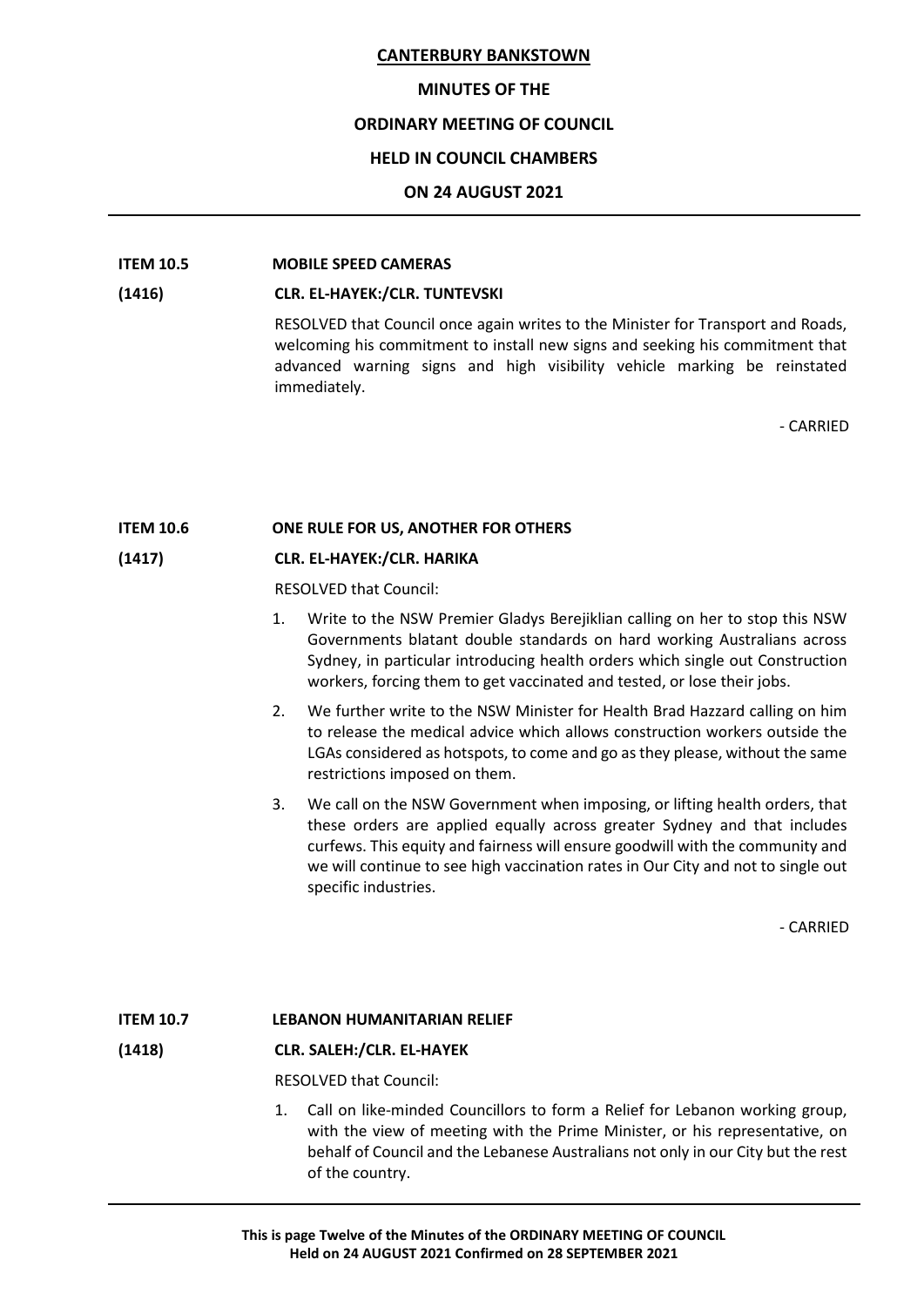#### **MINUTES OF THE**

# **ORDINARY MEETING OF COUNCIL**

#### **HELD IN COUNCIL CHAMBERS**

#### **ON 24 AUGUST 2021**

2. The purpose of the meeting is to bring the humanitarian crisis to the Prime Minister's attention and to plead with him to offer financial or other support and/or establish a fundraising/donations hotline with tax deductible contributions.

- CARRIED

#### **ITEM 10.8 ENCOURAGING OUR COMMUNITY TO GET VACCINATED**

#### **(1419) CLR. ZAKHIA:/CLR. DOWNEY**

RESOLVED that Council:

- 1. Be congratulated for showing strong leadership and a proactive commitment to educate and support our community in getting vaccinated.
- 2. Congratulate all businesses, non-for-profits, our religious organisations and our medical sector for their support and commitment in getting everyone vaccinated throughout our area.
- 3. Continue to share information and encourage our community to both get vaccinated and get tested.

- CARRIED

#### **SECTION 11: CONFIDENTIAL SESSION**

PRIOR TO CONSIDERING THE REPORTS IN CONFIDENTIAL SESSION COUNCILLORS KUSKOFF, RAFFAN, ZAKHIA, WAUD, DOWNEY, EISLER, HUDA, SALEH AND HARIKA WHO WERE ATTENDING THE MEETING BY AUDIO VISUAL LINK DECLARED THERE WERE NO PERSONS WITHIN SIGHT OR HEARING OF THEM.

#### **(1420) CLR. HARIKA:/CLR. DOWNEY**

RESOLVED that, in accordance with Section 10A(2) of the Local Government Act, 1993, the Public and the Press be excluded from the meeting to enable Council to determine Item 11.1 in confidential session for the reasons indicated:

#### Item 11.1 General Manager's Performance Review

*This report is considered to be confidential in accordance with Section 10A(2)(a) of the Local Government Act, 1993, as it relates to personnel matters concerning particular individuals.*